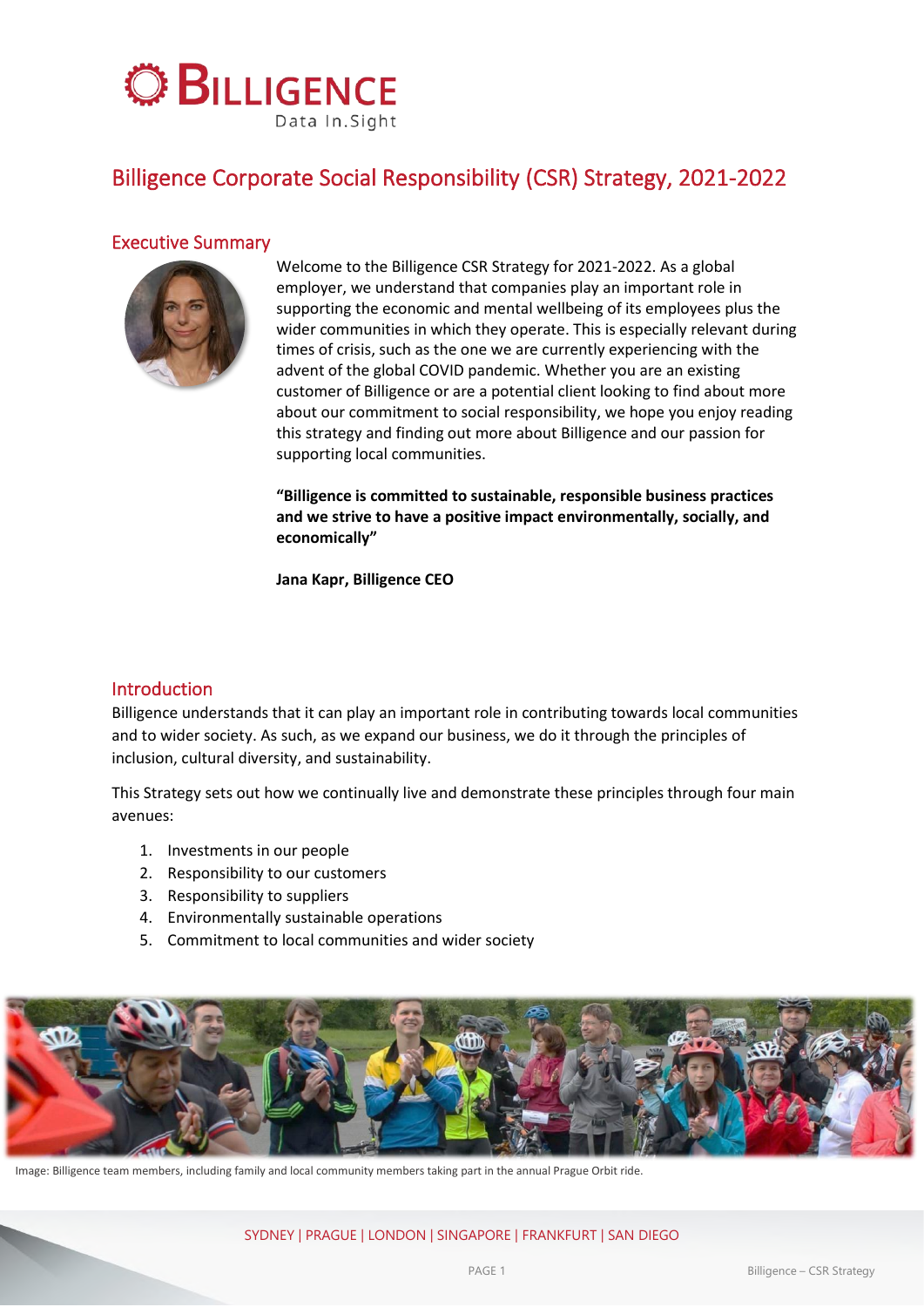



# 1. Investing in our People

Billigence is a company with a global footprint, comprised of people from a diverse range of nationalities, cultures, ages, and backgrounds. We embrace this diversity, and value the strengths and different perspectives it brings to our organisation.

We uphold this principle by being an equal opportunity employer. This means that we recruit, promote and reward staff according to the "merit principle". This means that decisions are based on abilities, skills, qualifications, and experience alone.

In tandem, we actively work with under-represented groups within the IT industry, including women to promote employment opportunities and we have an active recruitment drive for young graduates globally. To date we have provided employment opportunities for 30 graduates; including 8 within NSW (Sydney office). Young graduates now represent 10% of our workforce.

As a diverse organisation working with customers from across the globe, we expect and uphold a high level of conduct, professionalism, and integrity from all staff members.

Our employee handbook clearly communicates the behaviours expected from our permanent team members, consultants, and contractors alike. This includes a mandate to promote a workplace that is free from discrimination, harassment, and bullying and a clear commitment to deal with these issues seriously and consistently should they arise.

We believe in the importance of maintaining a working environment whereby all staff feel equal and can feel full job satisfaction. This means, that where possible, providing our valued team members with flexible working arrangements, managerial support and training opportunities, understanding and compassion.

Billigence is an inclusive organisation, and as such takes an active role in providing a variety of different opportunities to interact socially in safe and inclusive environments, this includes encouragement, sponsorship, and opportunities to participate in charitable events such as those described below.

## 2. Our Commitment to customers

Trust and confidentiality are key tenants of our relationship with customers. Because we offer such a wide range of consultancy services to a vast array of companies from different industries globally, we make discretion, professionalism, and client confidentiality a key part of our commitment to customers.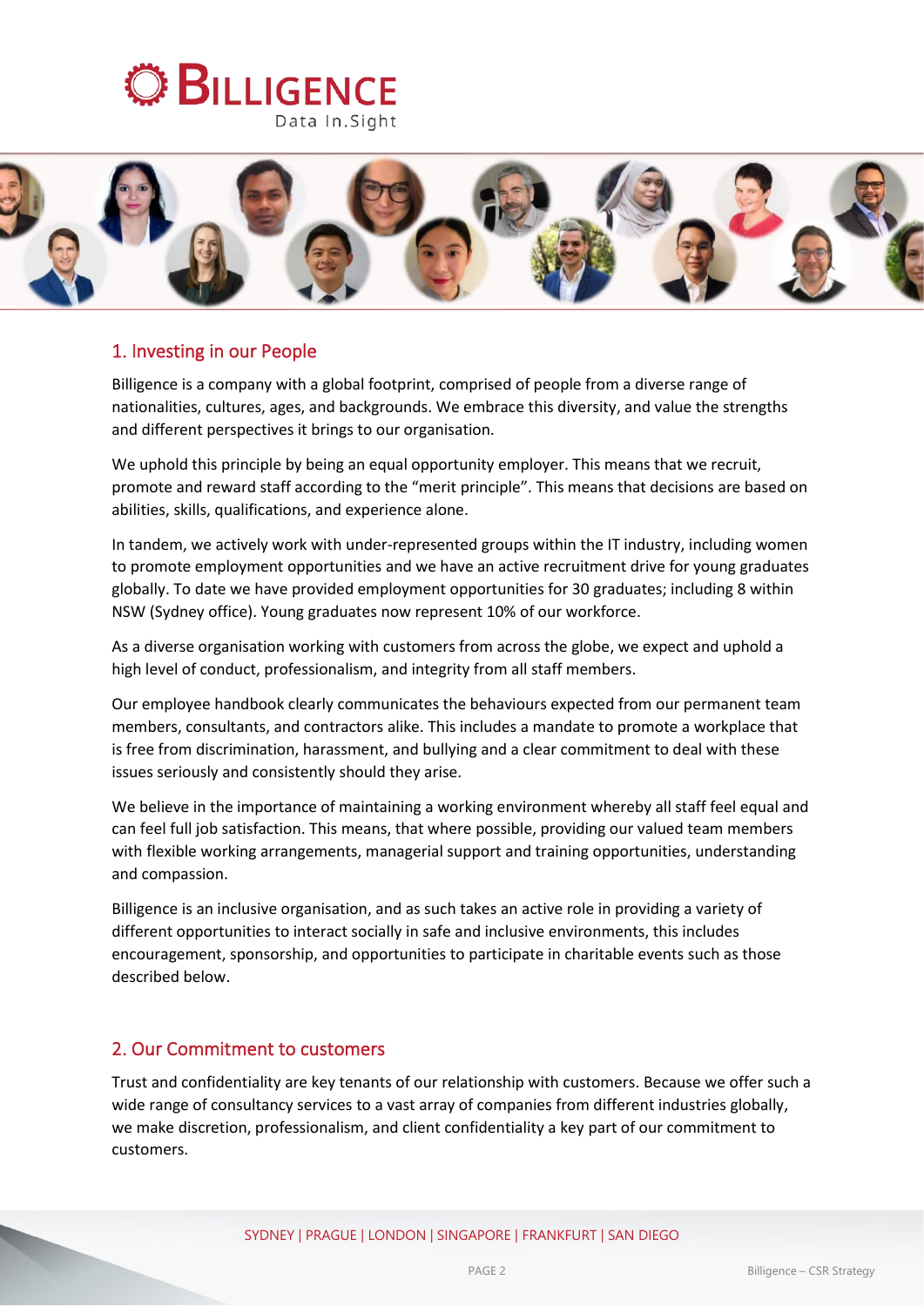

This includes clear and enforced mandates to only discuss client engagements where it is appropriate to do so, and to not disclose important or sensitive information about our clients.

Our employee handbook contains clear policies and guidelines regarding the use of social media, including the express need to avoid any possibility of bringing Billigence or its clients into disrepute including but not limited to any comments on social media that might have the potential to damage ours or our affiliates reputations.

We expect all team members to uphold the same principles whether working directly with Billigence or during engagements. In turn, our consultants are encouraged to uphold and live the values of their respective clients during their engagements.

### 3. Our responsibility to suppliers

As a small to medium sized enterprise, we understand the impact that liquidity and payment can have on organisations. That is why we uphold a commitment to being fair and lawful towards our valued suppliers and be prompt in our payments to them.

This includes a commitment to always try to use local suppliers first, and to pay our suppliers within a maximum of 30 days.

## 4. Our commitment to the environment

Billigence promotes environmentally sustainable behaviours throughout its worldwide offices and business activities, including:

- Adopting a digital-first strategy this includes reducing our air and road travel and subsequent carbon footprint by choosing virtual meetings as our first choice of communication.
- Promoting working from home arrangements as a valid means of reducing our carbon footprint.
- Mandating that public transport is our primary means of travel and encouraging walking and cycling to work where it is safe and possible to do so.
- Minimisation of waste including use single-use plastics, for example by providing staff with reusable cups and kitchenware.
- Being paperless, and printing on an exception-only basis.
- Working with our clients to help design the most efficient solutions architecture and minimising energy waste where possible.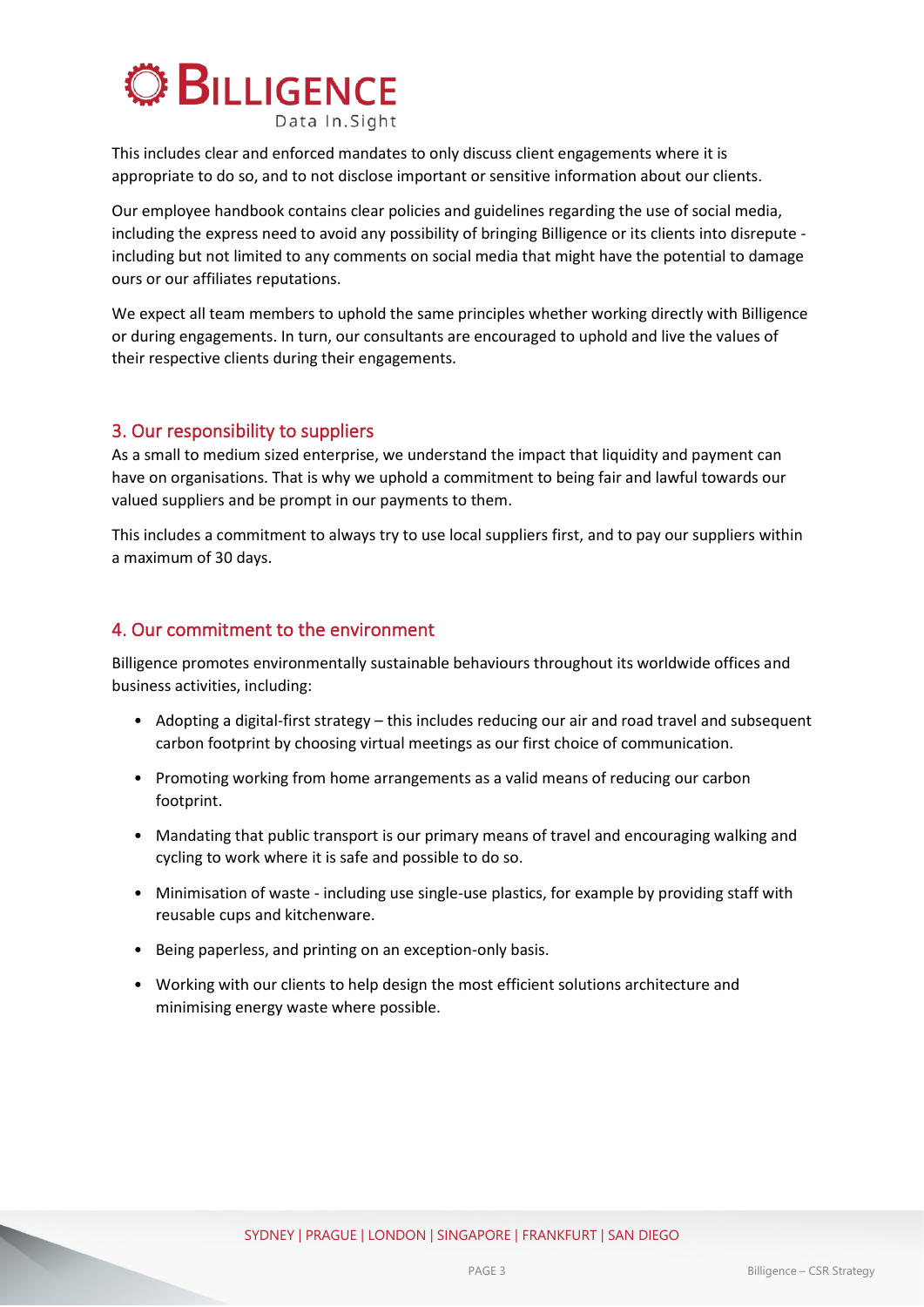

# 5. Supporting local communities

Billigence proudly support several voluntary and charitable organisations in Australia, Czech Republic and Singapore which have a real impact on the lives and outcomes of local communities. There are four main avenues where Billigence will be providing this support during 2021-2022. These include:

### **Opportunities for young people**

Billigence have developed a Global Professional Development Framework which aims to help young graduates develop their skills, experience, and confidence within the workplace. We have an active recruitment drive for young graduates globally.

We are passionate about sports and active recreation and support several local schemes designed to empower young people. We are a key sponsor of the Triathlon NSW Junior Academy, NSW Tri Pathway Championships (series of races for 12–23-year-olds to become active in triathlon with options to elite pathway) and Go-Series which provides programs for children aged 5-15 to become active in sport. We are also involved with local community NGO, Tri-Focus, with whom we provide coaching support for young people to train for triathlons.

These schemes provide important diversionary activities for young people which are proven to help build confidence, self-independence, and other skills crucial to their development and entry to the workplace.



#### **Empowering the future of female IT leaders**

As part of our commitment to social responsibility, we sponsor several schemes aimed at boosting the confidence and expertise of girls and women within technology. This includes schemes such as 'Data Girls' (CZ) which helps women, girls and children to explore the world of information technology. We also host a quarterly Women's Lunch event with female leaders and team members from our client-base. Through this we share leadership expertise and boost confidence and empowerment amongst women within the field of technology and IT.